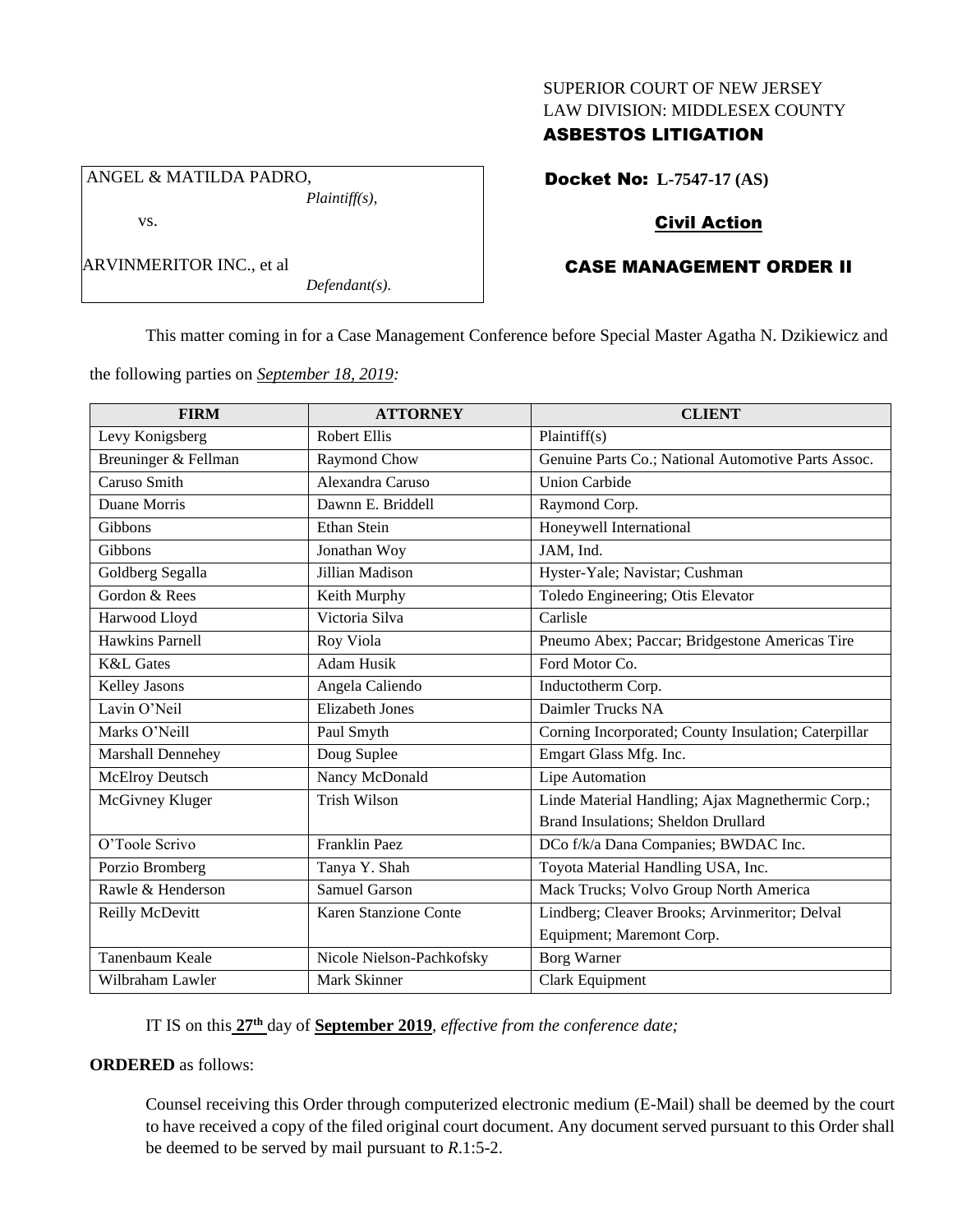Defense counsel shall notify plaintiff's counsel within thirty (30) days of the date of this Order if their client was incorrectly named in the Complaint. Counsel may be barred from raising this defense at a later time for failure to comply.

Any jurisdictional motions must be filed in accordance with the Court Rules or be waived.

Any *forum non conveniens* motions must be filed as soon as practicable; once sufficient discovery is conducted so that the motion may be properly brought.

## **DISCOVERY**

| October 18, 2019  | Plaintiff shall serve answers to wrongful death interrogatories by this date.                                                                                                                               |
|-------------------|-------------------------------------------------------------------------------------------------------------------------------------------------------------------------------------------------------------|
| October 4, 2019   | Plaintiff shall propound supplemental interrogatories and document requests by this date.                                                                                                                   |
| November 8, 2019  | Defendants shall serve answers to supplemental interrogatories and document requests by this<br>date.                                                                                                       |
| October 4, 2019   | Defendants shall propound supplemental interrogatories and document requests by this date.                                                                                                                  |
| November 8, 2019  | Plaintiff shall serve answers to supplemental interrogatories and document requests by this<br>date.                                                                                                        |
| January 17, 2020  | Fact discovery, including depositions, shall be completed by this date. Plaintiff's counsel shall<br>contact the Special Master within one week of this deadline if all fact discovery is not<br>completed. |
| February 21, 2020 | Depositions of corporate representatives shall be completed by this date.                                                                                                                                   |

## **EARLY SETTLEMENT**

August 7, 2020 Settlement demands shall be served on all counsel and the Special Master by this date.

## **MEDICAL EXPERT REPORT**

- May 22, 2020 Plaintiff shall serve medical expert reports by this date.
- May 22, 2020 Upon request by defense counsel, plaintiff is to arrange for the transfer of pathology specimens and x-rays, if any, by this date.
- September 11, 2020 Defendants shall identify its medical experts and serve medical reports, if any, by this date. In addition, defendants shall notify plaintiff's counsel (as well as all counsel of record) of a joinder in an expert medical defense by this date.

## **LIABILITY EXPERT REPORTS**

May 22, 2020 Plaintiff shall identify its liability experts and serve liability expert reports by this date or waive any opportunity to rely on liability expert testimony.

 $\_$  , and the set of the set of the set of the set of the set of the set of the set of the set of the set of the set of the set of the set of the set of the set of the set of the set of the set of the set of the set of th